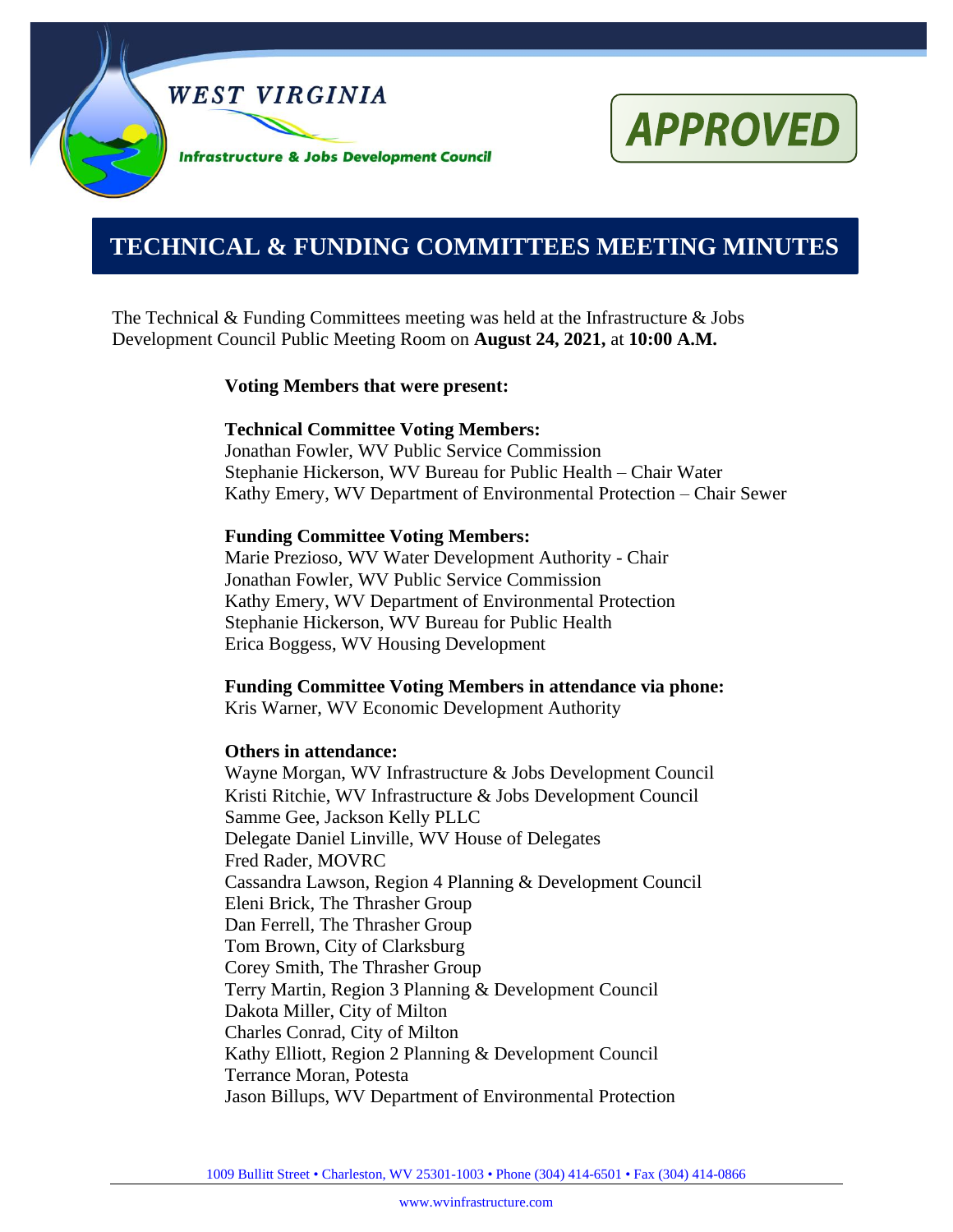| Others invited and in attendance via phone and livestream:          |
|---------------------------------------------------------------------|
| Brandon Crace, WV Infrastructure & Jobs Development Council         |
| Mike Duminiak, WV Infrastructure & Jobs Development Council         |
| Randy Lengyel, WV Infrastructure & Jobs Development Council         |
| Leanna Smith-Atkinson, WV Infrastructure & Jobs Development Council |
| Ann Urling, Governor's Office                                       |
| Pam Keplinger, Region 8 Planning & Development Council              |
| Janna Lowery, USDA                                                  |
| Bob Rodecker, Kay Casto and Chaney                                  |
| Jeff Johnson, Region 1 Planning & Development Council               |
| Cary Smith, Region 7 Planning & Development Council                 |
| Whytni Cline, Jackson Kelly PLLC                                    |
| Stacy Fowler, Thompson & Litton                                     |
| Leslie Stone-Smith, US Corp of Engineers                            |
| Shane Whitehair, Region 7 Planning & Development Council            |
| Eric Combs, Region 1 Planning & Development Council                 |
| Matt Fluharty, Civil & Environmental Consultants, Inc.              |
| Fred Hypes, Dunn Engineering                                        |
| Chris Arrington, WV Bureau for Public Health                        |
| Jeff Brady, WV Department of Environmental Protection               |
| John Giroir, WV Department of Environmental Protection              |
|                                                                     |

| Call to Order Chair Marie Prezioso called the meeting to order and verified a quorum was present. |  |
|---------------------------------------------------------------------------------------------------|--|
|---------------------------------------------------------------------------------------------------|--|

#### **Welcome** Chair Prezioso extended a special welcome to Delegate Linville, Chair of the House of Delegates Technical and Infrastructure Committee for Cabell County.

**Approval of Minutes** Chair Prezioso asked for approval of the draft minutes of **July 27, 2021**. Erica Boggess moved for approval and Jonathan Fowler seconded the motion. The motion passed.

#### **Clarksburg Sewer Board (2021C-119) 30" Collapsed Sewer Line/ Critical Need – District 1 (New Application)**

Jason Billups described the application, and it is technically feasible.

There was a discussion. Dan Ferrell (The Thrasher Group) responded to questions from the Committees.

The Funding Committee recommends the Clarksburg Sewer Board pursue a \$100,000 IJDC Critical Need Grant, a \$150,000 City of Clarksburg Contribution, and a \$475,000 CWSRF Supplemental Loan (3%, 20 yrs.) for an estimated project cost of \$725,000.

Kathy Emery moved that the recommendation be approved, Mr. Fowler seconded the motion. The motion passed.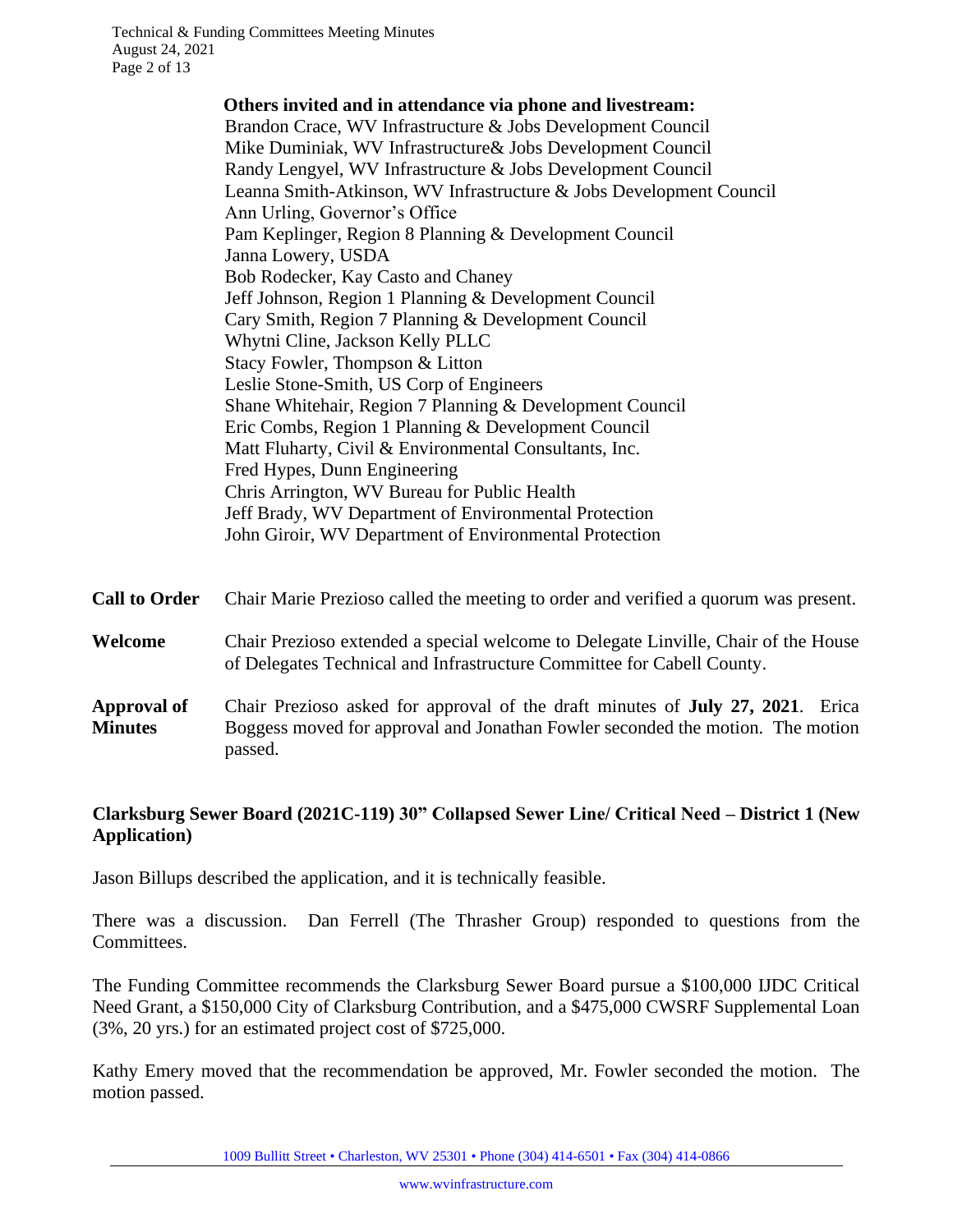#### **Paden City, Town of (2021S-1977) System Improvements – District 1 (New Application)**

Mr. Billups described the application, and it is technically feasible.

The Funding Committee recommends the Town of Paden City pursue a \$1,500,000 US ACE Grant, a \$500,000 IJDC District 1 Grant, a \$150,000 Wetzel County Commission Grant, a \$150,000 Tyler County Commission Grant, and a \$150,000 Paden City Contribution for an estimated project cost of \$2,450,000.

Ms. Emery noted the Wetzel County, Tyler County, and Paden City contributions are anticipated ARPA funds.

Mr. Ferrell confirmed the three contributions are approved as ARPA funds.

Ms. Emery moved that the recommendation be approved, Mr. Fowler seconded the motion. The motion passed.

#### **Sand Fork, Town of (2016S-1662) System Improvements– District 1 (Funding Change)**

Wayne Morgan described the request.

The Funding Committee recommends the Town of Sand Fork pursue a \$1,500,000 ARC Grant, a \$500,000 USDA Grant, and a \$500,000 USDA Loan (1.37%, 38 yrs.) for an estimated cost of \$2,500,000; and a \$282,000 interim WDA Design Loan.

Ms. Emery moved that the recommendation be approved, Ms. Boggess seconded the motion. The motion passed.

# **West Union, Town of (2021S-1971) Sewer Line Collapse / Critical Need – District 1 (Cost & Funding Change)**

Mr. Morgan described the request.

The Funding Committee recommends the Town of West Union's request to pursue a \$587,750 IJDC Critical Need Grant be approved.

Ms. Emery moved that the recommendation be approved, Mr. Fowler seconded the motion. The motion passed.

Ms. Emery noted her appreciation to all involved for ensuring the cost estimates are updated so the projects can move forward to bid.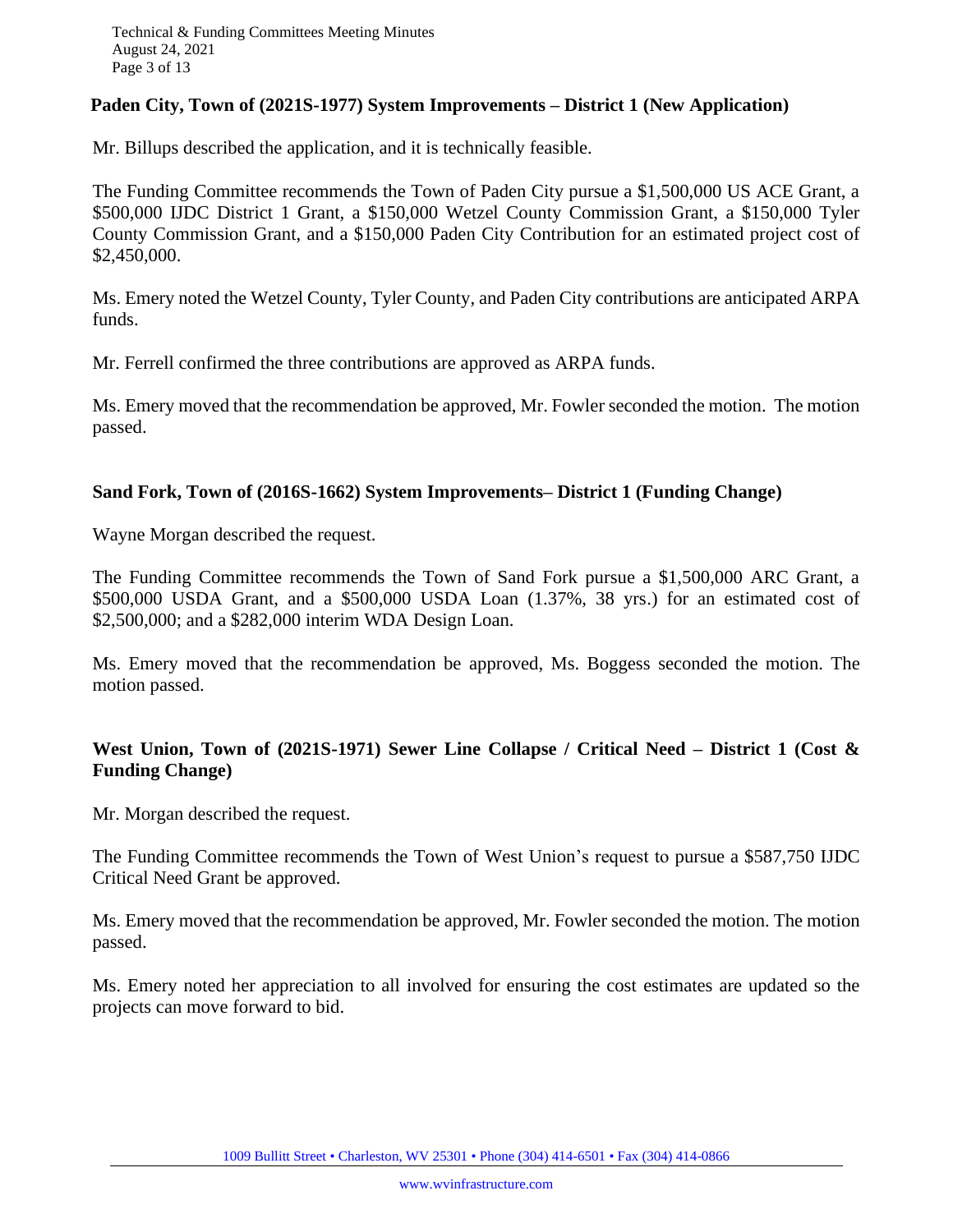#### **Southern Jackson County PSD (2018S-1767) WWTP Improvements – District 2 (Cost & Funding Change)**

Mr. Morgan described the request.

The Funding Committee recommends Southern Jackson PSD pursue a \$1,000,000 IJDC District 2 Grant, a \$1,000,000 CWSRF Debt Forgiveness Loan, and a \$13,700,000 CWSRF Loan (0.25%, 0.25% adm. fee, 40 yrs.) for an estimated project cost of \$15,700,000.

Ms. Emery moved that the recommendation be approved, Mr. Fowler seconded the motion. The motion passed.

#### **Junior, Town of (2021W-1998) Dist. System Improvements – District 1 (New Application)**

Stephanie Hickerson described the application, and it is technically feasible.

Ms. Hickerson noted the Town of Junior has a score of 3 on the EPA's Compliance Tracking Tool. The score is derived from a public notice violation. This violation needs to be resolved.

The Funding Committee recommends the Town of Junior pursue a \$475,000 USDA Loan (1.37%, 40 yrs.), a \$1,395,000 USDA Grant, and a \$500,000 IJDC District 1 Grant for an estimated project cost of \$2,370,000.

Ms. Hickerson moved that the recommendation be approved, Mr. Fowler seconded the motion. The motion passed.

# **Parkersburg Utility Board (2020W-1882) System Improvements – District 1 (Cost & Funding Change)**

Mr. Morgan described the request.

The Funding Committee recommends Parkersburg Utility Board pursue a \$7,000,000 City ARPA Grant and a \$9,893,147 DWTRF Loan (2.25%, 0.25% adm. fee, 25 yrs.) for an estimated project cost of \$16,889,147.

Ms. Hickerson moved that the recommendation be approved, Ms. Emery seconded the motion. The motion passed.

#### **Pleasants County PSD (2021W-1935) Plum Road Extension – District 1 (New Application)**

Ms. Hickerson described the application, and it is technically feasible.

The Funding Committee recommends Pleasants County PSD's request to pursue a \$247,850 IJDC Critical Need Grant be approved.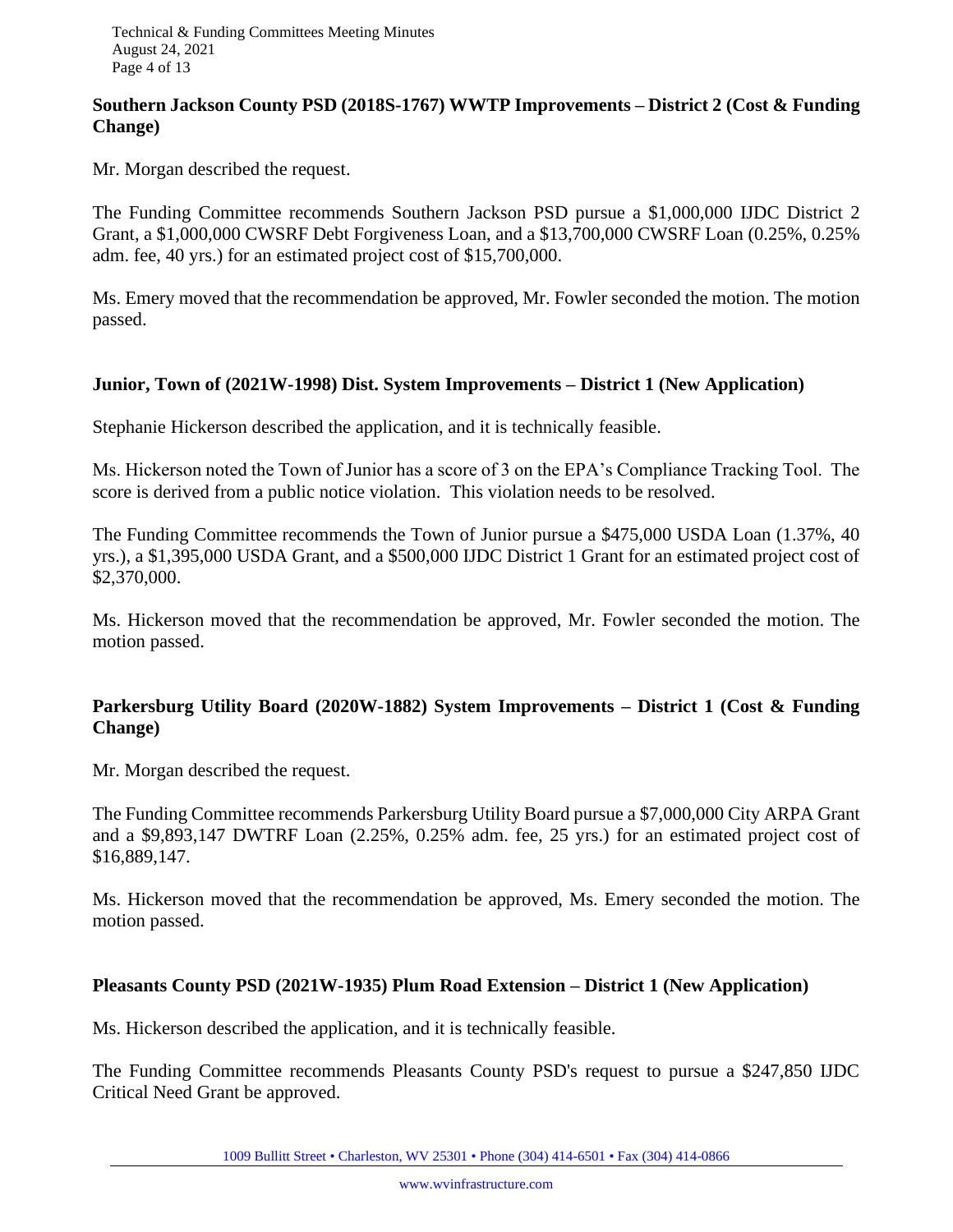Technical & Funding Committees Meeting Minutes August 24, 2021 Page 5 of 13

Ms. Hickerson moved that the recommendation be approved, Ms. Emery seconded the motion. The motion passed.

#### **Salem, City of (2021W-1988) Dist. System Replacement – District 1 (New Application)**

Ms. Hickerson described the application, and it is technically feasible.

Ms. Hickerson noted the Salem Water Board has a score of 2 on the EPA's Compliance Tracking Tool. The score is derived from a violation of the disinfection by-products rule and a violation of the lead copper rule. These violations need to be resolved.

The Funding Committee recommends the City of Salem pursue a \$2,000,000 CDBG (SCBG) Grant, a \$100,000 City of Salem Contribution, and a \$1,000,000 IJDC District 1 Grant for an estimated project cost of \$3,100,000.

Mr. Fowler requested confirmation that the violations were a paperwork violation/reporting violation only and that the City of Salem does not have a lead problem.

Ms. Hickerson confirmed there is no known lead problem.

Ms. Hickerson moved that the recommendation be approved, Mr. Fowler seconded the motion. The motion passed.

#### **Mill Creek, Town of (2019W-1834) System Improvements Bid Overrun – District 2 (Scope, Cost & Funding Change)**

Ms. Hickerson described the request, and it is technically feasible.

The Funding Committee recommends the Town of Mill Creek pursue a \$1,000,000 DWTRF Principal Forgiveness Loan, a \$57,864.68 Town Contribution (ARPA), a \$934,002 IJDC District 2 Grant, a \$3,277,108 IJDC District 2 Loan (1%, 40 yrs.) for a total estimated project cost (to finish project) of \$5,268,974.68.

Ms. Hickerson moved that the recommendation be approved, Mr. Fowler seconded the motion. The motion passed.

#### **Lashmeet PSD (2018W-1728) Mary Branch Extension – District 3 (Cost & Funding Change)**

Mr. Morgan described the request.

The Funding Committee recommends Lashmeet PSD pursue a \$135,226 WVAWC Contribution, a \$251,950 DWTRF Principal Forgiveness Design Loan, a \$214,753 DWTRF Principal Forgiveness Loan, a \$946,453 DWTRF Loan (1.0%, 0.25 adm. fee, 30 yrs.), a \$1,000,000 IJDC District 3 Grant, and a \$304,618 IJDC District 3 Loan (1%, 40 yrs.) for an estimated project cost of \$2,853,000.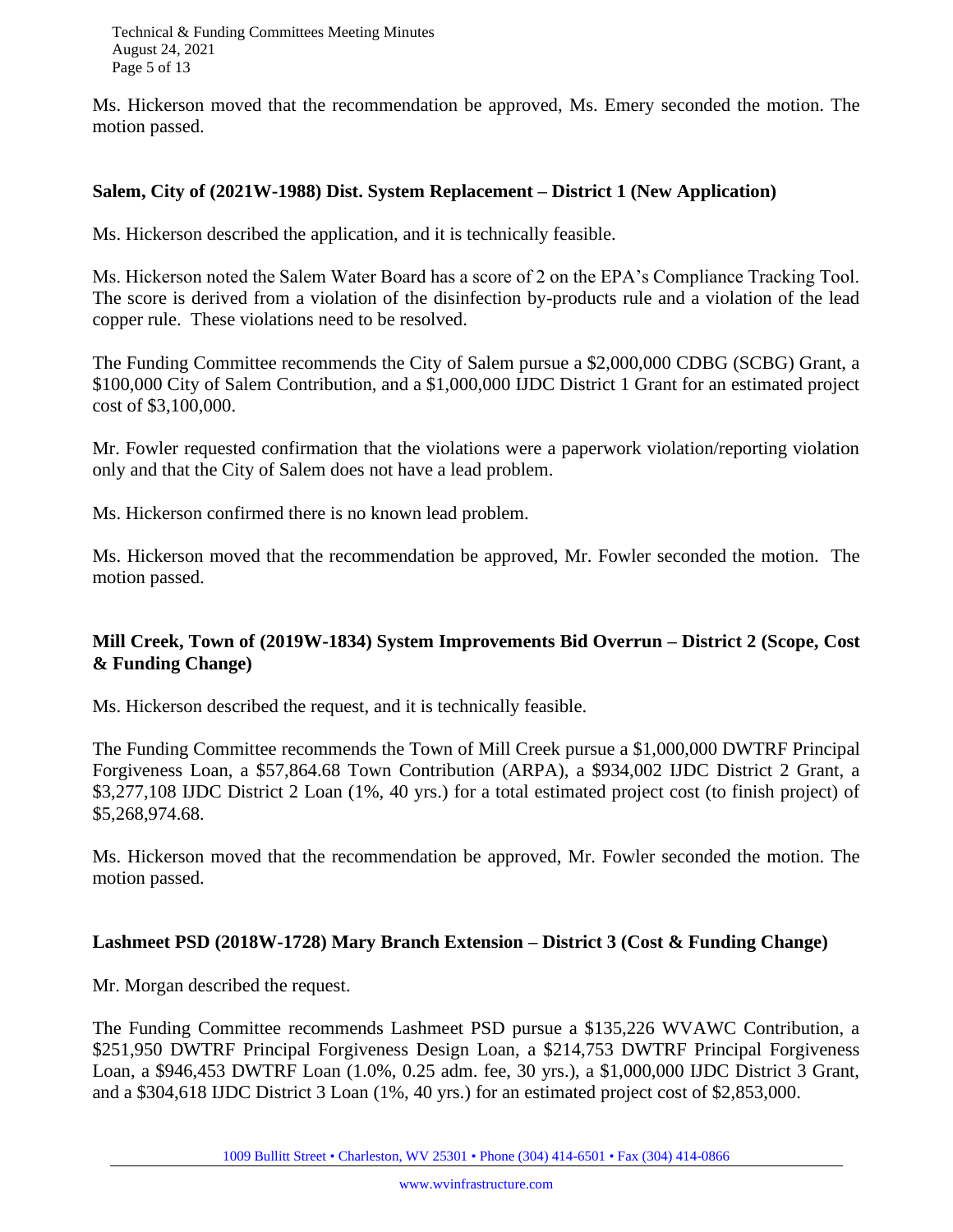Ms. Hickerson moved that the recommendation be approved, Ms. Emery seconded the motion. The motion passed.

#### **McDowell County PSD (2021W-1939) Bradshaw Improvements – District 3 (New Application)**

Ms. Hickerson described the application, and it is technically feasible.

Ms. Hickerson noted the PSD has a score of 13 on the EPA's Compliance Tracking tool. The score was derived from failure to monitor for disinfection by-products, failure to address deficiencies identified during the sanitary survey and a Public Notice violation. These violations will need to be resolved prior to closing a DWTRF loan.

The Funding Committee recommends McDowell County PSD pursue a \$1,800,000 ARC Grant, a \$100,000 DWTRF Principal Forgiveness Loan, and a \$100,000 IJDC District 3 Grant for an estimated project cost of \$2,000,000.

Ms. Hickerson moved that the recommendation be approved, Mr. Fowler seconded the motion. The motion passed.

#### **McDowell County PSD (2021W-1961) Elkhorn Creek Extension III – District 3 (New Application)**

Ms. Hickerson described the application, and it is technically feasible.

Ms. Hickerson noted the mine source proposed to supply the new water treatment plant, that is part of this project, has not been tested for quality or quantity to verify it will provide adequate water to satisfy the demand. This should be done prior to project closing. In addition, the new water treatment plant will be part of the Maybeury system which has a score of 7 on the EPA's Compliance Tracking tool. This score was derived from failure to monitor for Inorganic Chemicals and failure to certify the CCR in 2019. These violations will need to be resolved prior to closing a DWTRF construction loan.

The Funding Committee recommends McDowell County PSD pursue a \$5,800,000 USEDA Grant, a \$856,500 DWTRF Principal Forgiveness Design Loan, and a \$856,500 IJDC District 3 Grant for an estimated project cost of \$7,513,000.

There was a discussion pertaining to the water quantity and quality.

Ms. Hickerson moved that the recommendation be approved, Mr. Fowler seconded the motion. The motion passed.

#### **Mercer County PSD (2021W-1992) McComas System Replacement – District 3 (New Application)**

Ms. Hickerson described the application.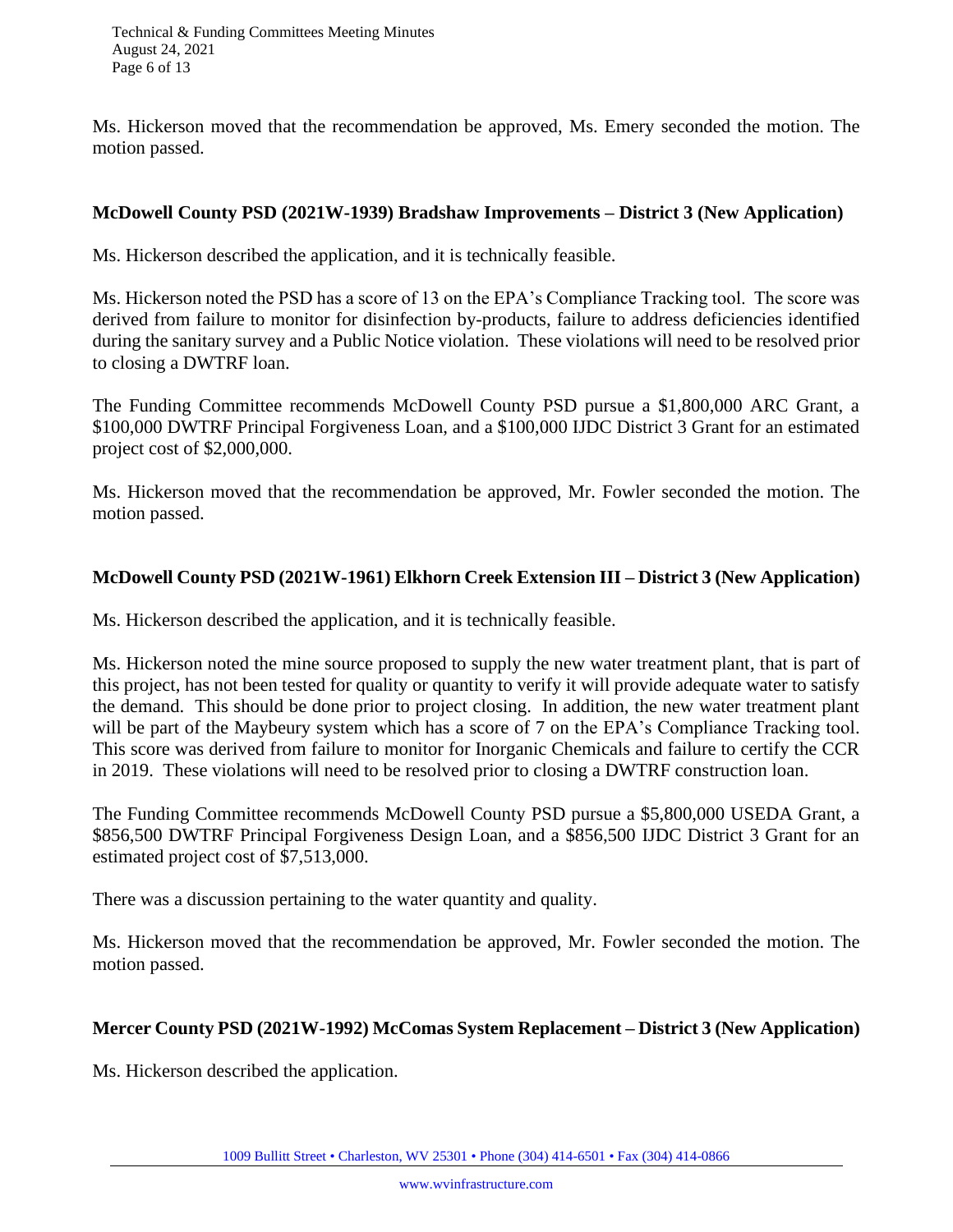Technical & Funding Committees Meeting Minutes August 24, 2021 Page 7 of 13

The Technical Committee recommends the application be returned.

Ms. Hickerson moved that the recommendation be approved, Mr. Fowler seconded the motion. The motion passed.

#### **Milton, City of (2021C-121) Newman's Branch Replacement / Critical Need – District 3 (New Application)**

Ms. Hickerson described the application, and it is technically feasible.

The Funding Committee recommends the City of Milton's request to pursue a \$970,000.00 IJDC Critical Need Grant be approved.

There was a discussion with Delegate Linville and Corey Smith (The Thrasher Group) providing additional information and responding to questions from the Committees.

Ms. Hickerson moved that the recommendation be approved, Mr. Fowler seconded the motion. The motion passed.

# **Nettie Leivasy PSD (2018W-1737) RWL Replacement & Extension - District 3 (Cost & Funding Change)**

Mr. Morgan described the request.

The Funding Committee recommends Nettie Leivasy PSD pursue an additional \$100,000 DWTRF Principal Forgiveness Loan, a \$400,000 DWTRF Principal Forgiveness Loan, a \$2,024,895 DWTRF Loan (1.5%, 0.25% adm. fee, 30 yrs.), a \$46,160 IJDC Soft Cost Grant, and a \$453,840 IJDC District 3 Grant for a total estimated project cost of \$3,024,895.

Ms. Hickerson moved that the recommendation be approved, Mr. Fowler seconded the motion. The motion passed.

# **Richwood, City of (2014W-1529) Hinkle Mountain Extension – District 3 (Cost & Funding Change)**

Mr. Morgan described the request.

The Funding Committee recommends the City of Richwood pursue a \$1,500,000 CDBG (SCBG) Grant, a \$850,000 Nicholas County Commission (ARPA) Grant, a \$200,000 USACE Grant, a \$975,000 IJDC District 3 Grant, a \$25,000 IJDC Soft Cost Grant, a \$1,000,000 DWTRF Principal Forgiveness Loan, and a \$4,541,082 DWTRF Loan (0.50%, 30 yrs.) for an estimated project cost of \$9,091,082.

Ms. Hickerson moved that the recommendation be approved, Ms. Emery seconded the motion. The motion passed.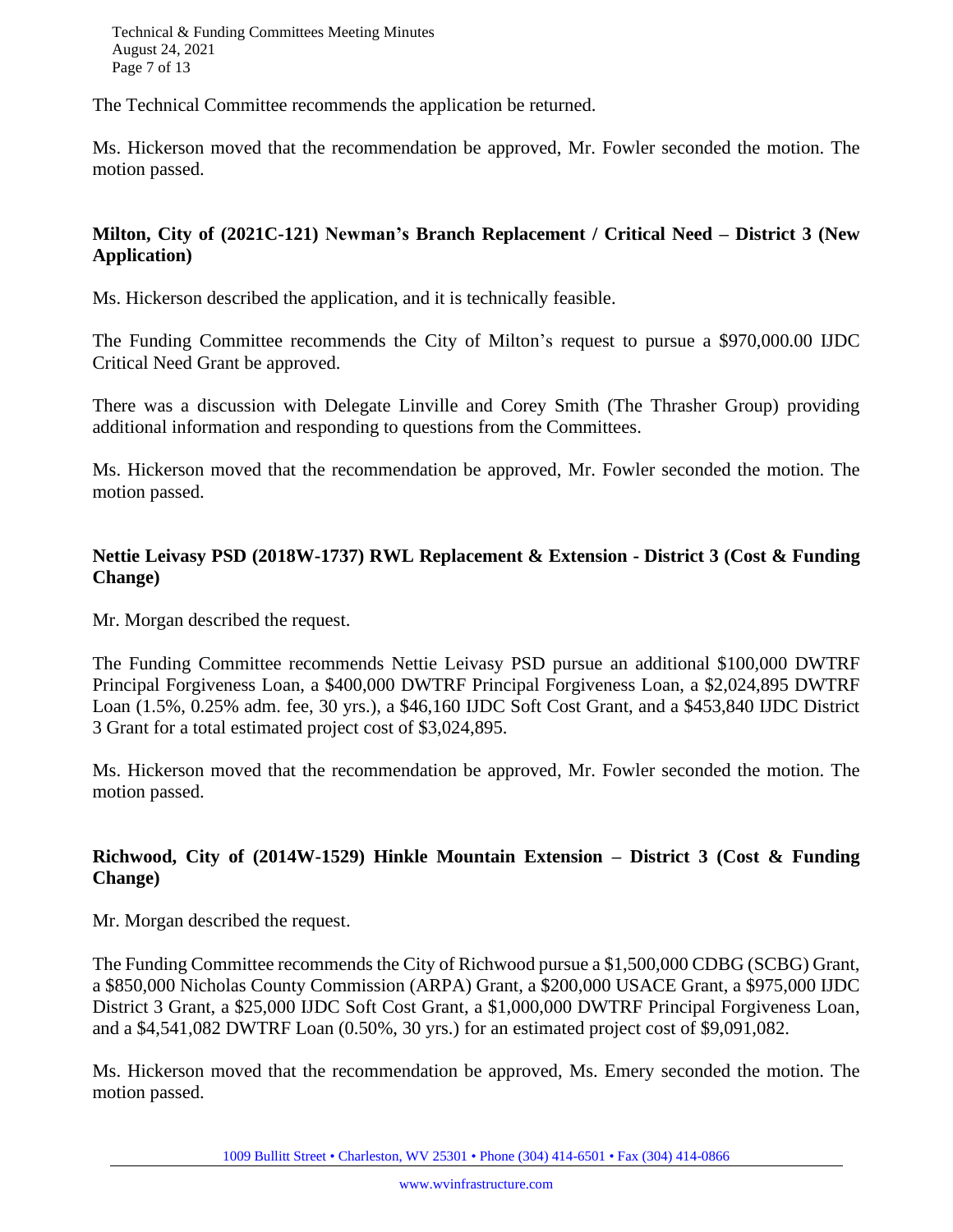#### **Richwood, City of (2021W-1959) Impoundment Improvements – District 3 (Funding Change)**

Mr. Morgan described the request.

There was a discussion. Cassie Lawson (Region 4 Planning & Development Group) and Eleni Brick (The Thrasher Group) were present and participated in the discussion. The use of ARPA funds for a reimbursement scenario was discussed at length. Samme Gee (Jackson & Kelly) recommended this question be sent to the Treasury Office for a response. Additionally, the funding and ability to move the project forward more quickly due to the critical nature of the project were discussed.

The Funding Committee recommends the City of Richwood funding change request be returned.

Ms. Hickerson moved that the recommendation be approved, Ms. Emery seconded the motion. The motion passed.

#### **Richwood, City of (2021W-1959) Intake Improvements – District 3 (Engineering Fee Variance)**

Ms. Hickerson described the request.

The Funding Committee recommends the City of Richwood's Engineering Fee Variance request be approved.

Ms. Hickerson moved that the recommendation be approved, Ms. Emery seconded the motion. The motion passed.

# **West Union, Town of (2021S-1971) Sewer Line Collapse / Critical Need – District 1 (Binding Commitment)**

Mr. Morgan described the request.

The Funding Committee recommends the Town of West Union receive a \$587,750 IJDC Critical Need Grant Binding Commitment.

Ms. Emery moved that the recommendation be approved, Mr. Fowler seconded the motion. The motion passed.

#### **Birch River PSD (2018W-1770) Wilson Ridge Extension – District 3 (Binding Commitment)**

Mr. Morgan described the request.

The Funding Committee recommends Birch River PSD receive a \$800,000 IJDC Critical Need Grant Binding Commitment.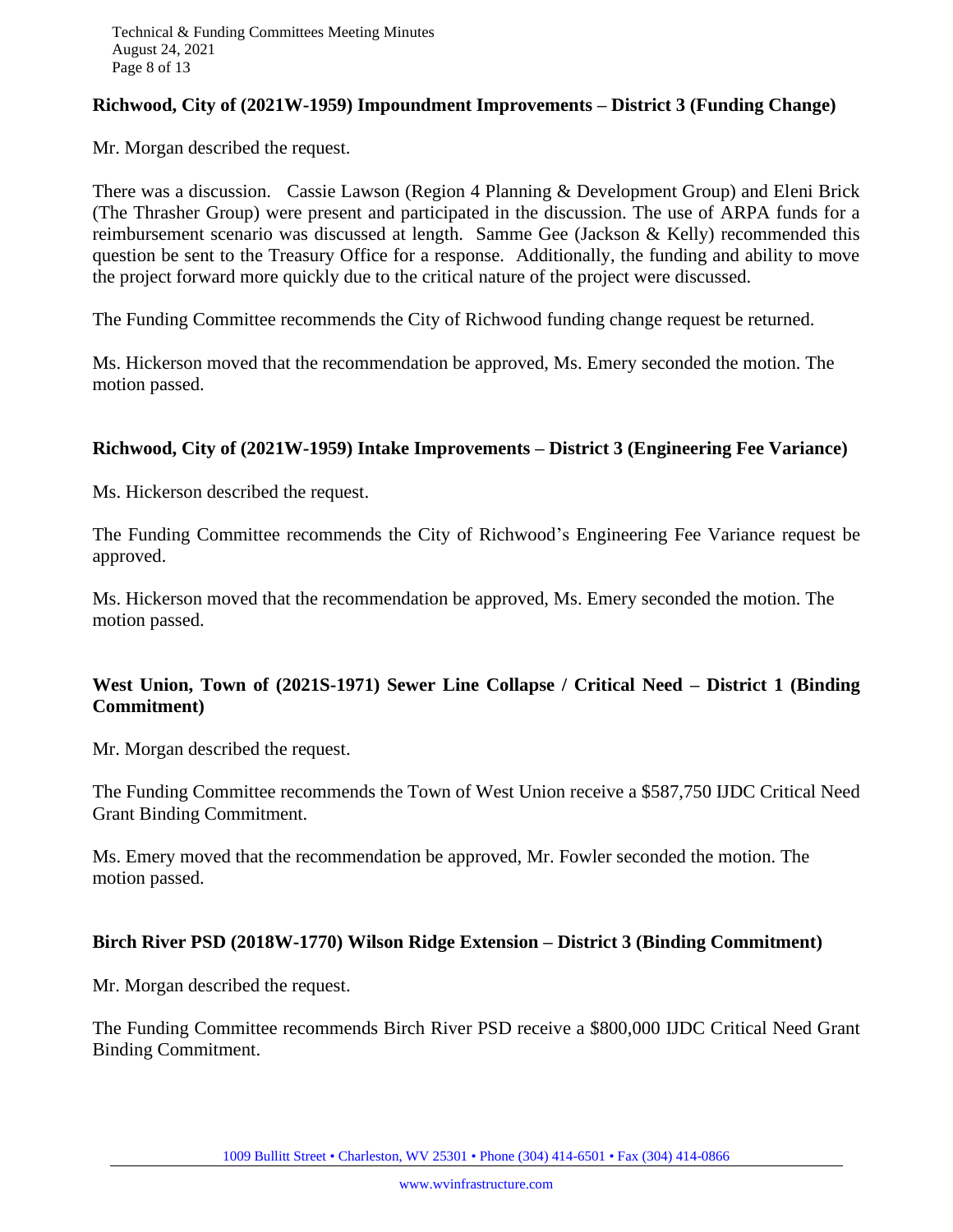Ms. Hickerson moved that the recommendation be approved, Ms. Emery seconded the motion. The motion passed.

#### **Branchland-Midkiff PSD (2018W-1734) Water Storage Tank Project – District 3 (Binding Commitment Extension)**

Mr. Morgan described the request.

The Funding Committee recommends Branchland-Midkiff PSD receive a 12-month binding commitment extension until September 7, 2022.

Ms. Hickerson moved that the recommendation be approved, Ms. Boggess seconded the motion. The motion passed.

# **Kenova, City of (2015W-1599) Prichard Waterline Replacement and Extension – District 3 (Binding Commitment Extension)**

Mr. Morgan described the request.

Kathy Elliott (Region 2 Planning & Development Council) approached the podium. Ms. Elliott confirmed the mayor has secured \$450,000 in ARPA funds from the Wayne County Commission. Ms. Elliott further noted they are working with Senator Capito's office to waive or reduce the permit fee with Norfolk Southern as this permit is approximately \$250,000.

Ms. Elliott responded to additional questions from the Committees and noted the City will be coming back before the Committees with an updated funding scenario.

The Funding Committee recommends the City of Kenova receive a binding commitment extension from September 2, 2021, until October 13, 2021.

Ms. Hickerson moved that the recommendation be approved, Mr. Fowler seconded the motion. The motion passed.

#### **Richwood, City of (2014W-1529) Hinkle Mountain Extension – District 3 (Binding Commitment)**

Mr. Morgan described the request.

The Funding Committee recommends the City of Richwood receive a \$975,000 IJDC District 3 Grant Binding Commitment.

Ms. Hickerson moved that the recommendation be approved, Mr. Fowler seconded the motion. The motion passed.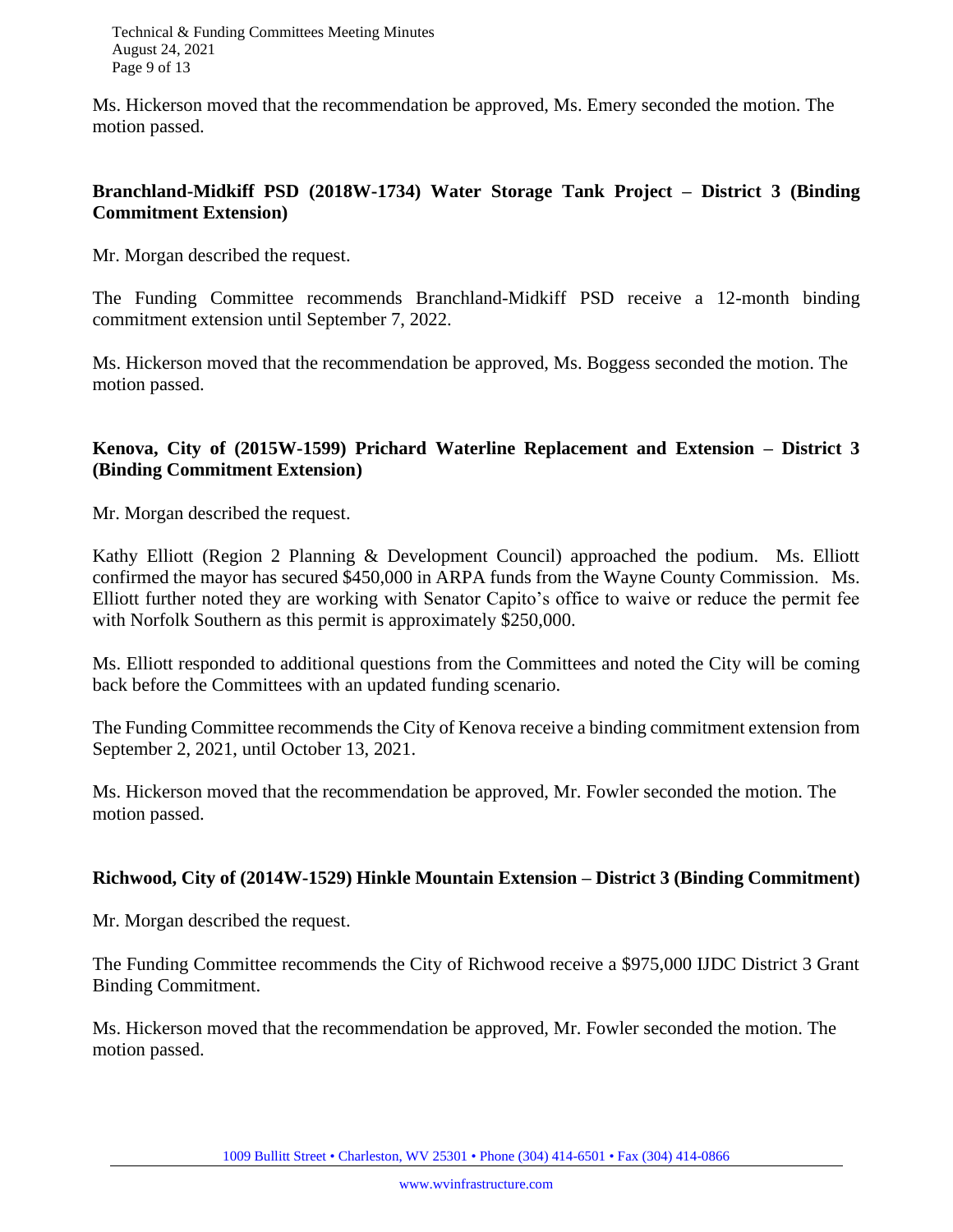#### **Richwood, City of (2021W-2011) System Improvements – District 3 (PFA Binding Commitment)**

Mr. Morgan described the request.

The Funding Committee recommends the City of Richwood receive a \$25,000 (50% / \$25,000 match from the City) IJDC PFA Funds Binding Commitment for a water system evaluation/leak study.

Ms. Hickerson moved that the recommendation be approved, Ms. Emery seconded the motion. The motion passed.

#### **Nettie Leivasy PSD (2018W-1737) RWL Replacement & Extension – District 3 (Bid Underrun)**

Ms. Hickerson described the request, and it is technically feasible.

The Funding Committee recommends Nettie Leivasy PSD's request for a \$189,537 bid underrun request for a garage & equipment be approved.

Ms. Hickerson moved that the recommendation be approved, Mr. Fowler seconded the motion. The motion passed.

#### **Ellenboro, Town of (2019W-1809) System Improvements – District 1 (Use of Contingency)**

Ms. Hickerson described the request, and it is technically feasible.

The Funding Committee recommends the Town of Ellenboro's use of contingency request to utilize  $$82,017$  (\$23,335 + \$10,682 + \$48,000) of contingency funds (IJDC Loan) to cover the cost of 2 additional conventional road bores, an increase in cost (previously approved bid underrun items), and additional RPR services be approved.

Mr. Fowler requested confirmation of the amount.

Ms. Hickerson confirmed \$82,017.

Ms. Hickerson moved that the recommendation be approved, Ms. Emery seconded the motion. The motion passed.

#### **Sistersville, City of (2017W-1687) System Improvements – District 1 (Use of Contingency)**

Ms. Hickerson described the request, and it is technically feasible.

The Funding Committee recommends the City of Sistersville's use of contingency request to utilize \$111,306.82 of contingency funds (IJDC Grant) to award Add Alt 1 (Contract 2) and pay for additional engineering services be approved.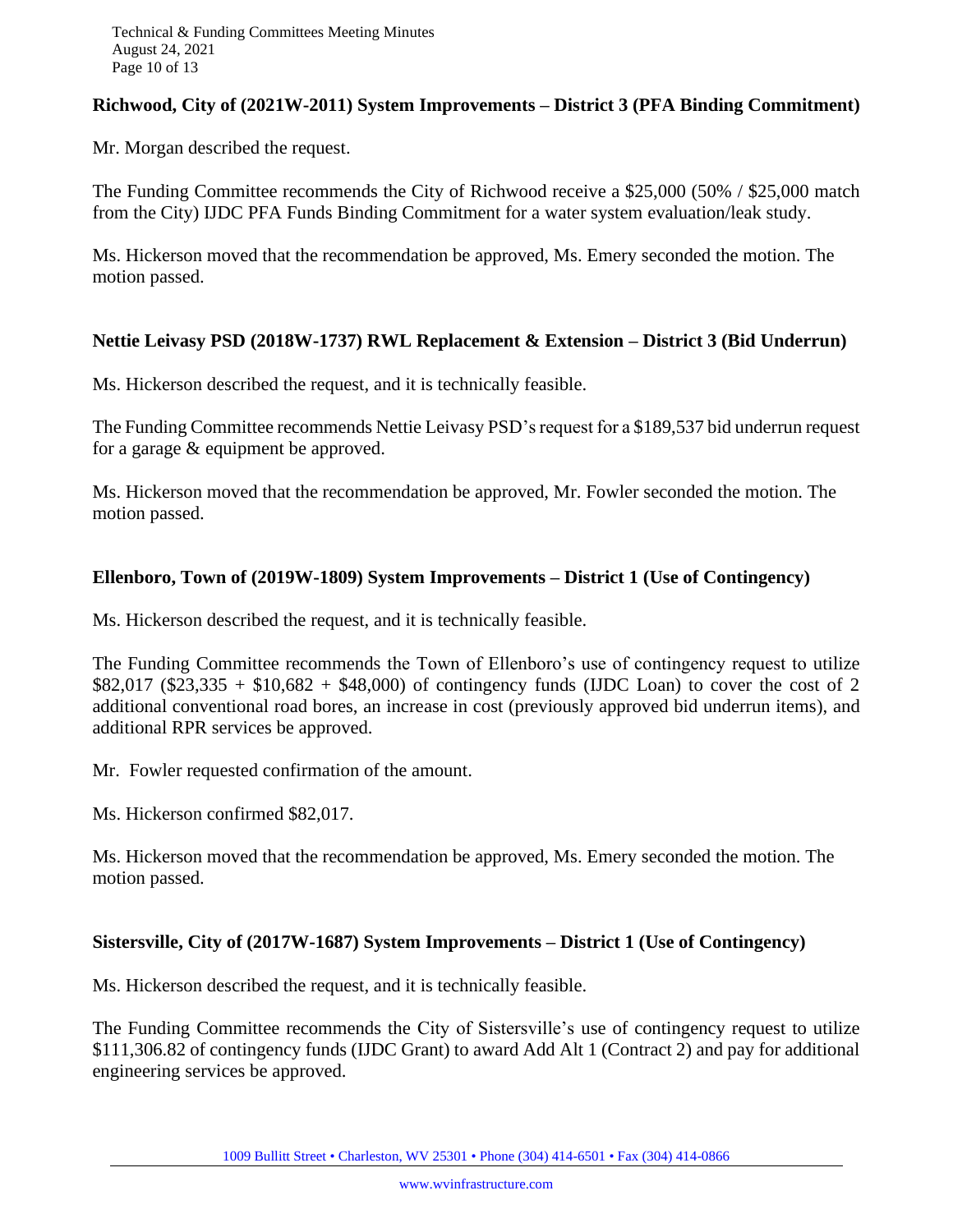Technical & Funding Committees Meeting Minutes August 24, 2021 Page 11 of 13

Ms. Hickerson moved that the recommendation be approved, Mr. Fowler seconded the motion. The motion passed.

#### **Eastern Wyoming PSD (2016W-1667) Barkers Ridge/Basin Line Extension – District 3 (Ancillary Funds Expenditure)**

Ms. Hickerson described the request, and it is technically feasible.

The Funding Committee recommends the Eastern Wyoming PSD request to utilize \$171,000 of remaining project funds be approved.

Ms. Hickerson moved that the recommendation be approved, Mr. Fowler seconded the motion. The motion passed.

#### **Business Items:**

| Committee Merger Resolution – Technical Review and Funding Samme Gee |  |
|----------------------------------------------------------------------|--|
| Committee                                                            |  |

 Samme Gee (Jackson Kelly PLLC) provided information regarding the Draft Resolution to the Committees. Ms. Gee stated no additional comments had been received from the Committees.

There was a discussion.

The Funding Committee recommends the Resolution to the full Council to adopt the Resolution as presented.

Ms. Boggess moved that the recommendation be approved, Ms. Emery seconded the motion. The motion passed.

**Executive Director Comments:**

> Ripley, City of (2018S-1774) System Improvements Phase II – Wayne District 2 (cost change) Morgan

Mr. Morgan described the request and funding scenario.

Staff will record new Ripley Sanitary Board funding scenario to pursue, a \$2,710,000 IJDC Dist. 2 Loan (1%, 40 yrs.), a \$3,800,000 USDA Loan (2.75%, 38 yrs.), a \$9,800,000 CWSRF Loan (0.5%, 40 yrs.), a \$1,500,000 CWSRF Loan (0.5%, 40 yrs.), a \$1,050,000 USACE Grant, a \$1,000,000 ARC Grant, a \$1,000,000 IJDC Dist. 2 Grant, a \$1,000,000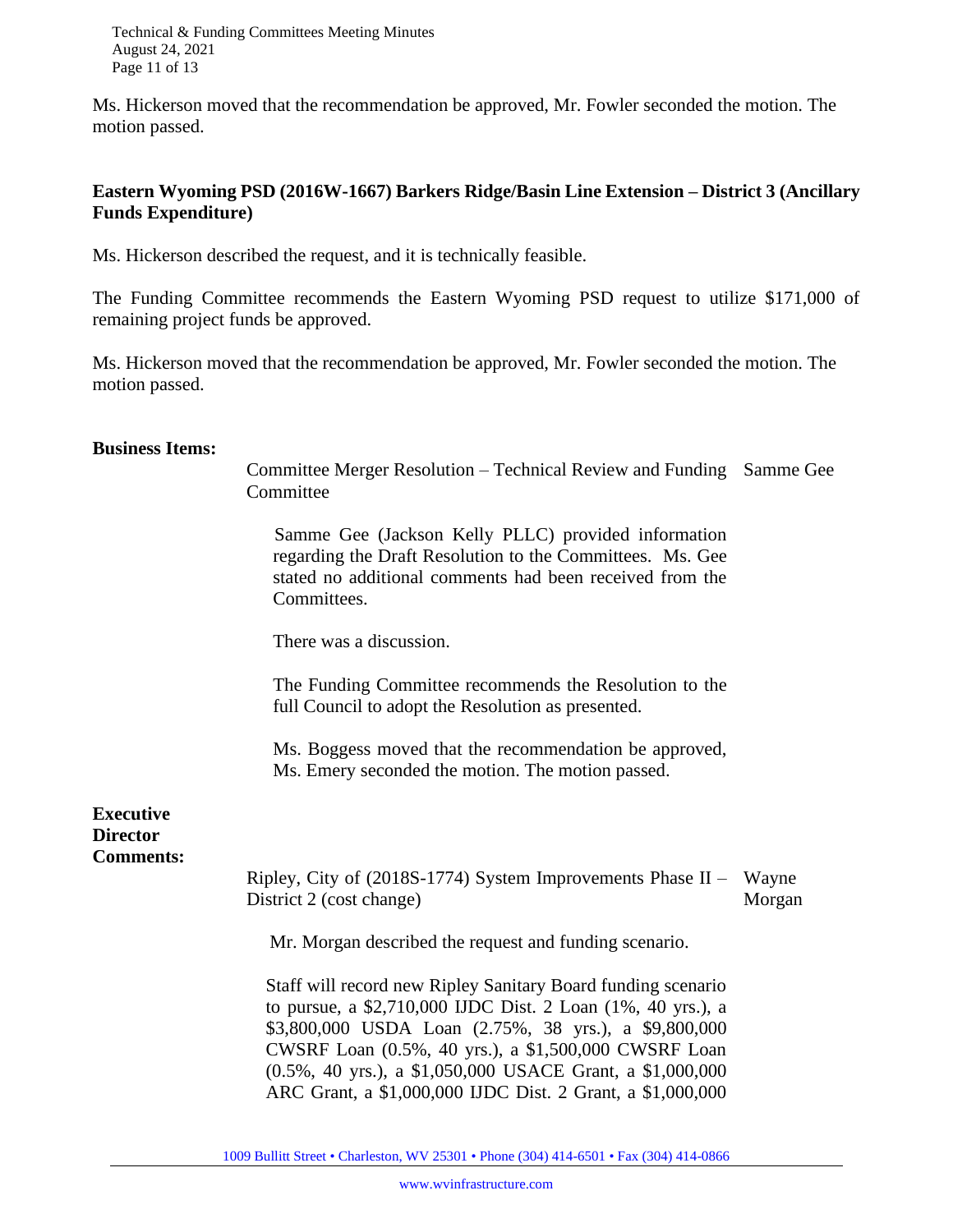USDA Grant, and a \$1,000,000 CWSRF Debt Forgiveness with an estimated project cost of \$22,860,000.

Mr. Morgan noted no action was required. This was for informational purposes only to allow for updating the budget.

#### **USACE**

Leslie Stone-

Section 340 and Section 571 Environmental Infrastructure Smith Programs

Ms. Stone-Smith announced the application period is open for the Section 340 (Southern WV Environmental Infrastructure) and the Section 571 (Central WV Environmental Infrastructure). Applications will be accepted until September 30. If an application is submitted, a letter, detailing at a high level, the description of the project, the funding requested, the IJDC application, including a PER if developed, needs to be included. Applications may be mailed or sent via email.

Ms. Stone-Smith asked how she could get her email address out to everyone.

Mr. Morgan stated he would have it added to the IJDC website along with any link that should be included. Mr. Morgan further stated he would send all Planning and Development Councils the contact information.

There was a discussion around any changes and the use of ARPA funds. Ms. Stone-Smith also mentioned Section 219, which is a national program that covers northern WV. This is a reimbursable program, but sponsors must have cash in hand as the Corp. of Engineers administer the contract. This program is also on a different budget schedule.

#### **Funding Program Comments**

USDA

Janna Lowery

Mr. Morgan stated he circulated (yesterday) a new state structure the USDA is implementing. The state is divided up differently so there are more than 4 sections.

Ms. Lowery stated USDA will be distributing this information to engineering firms, bond counsel firms, and regional councils. If anyone has any questions, please